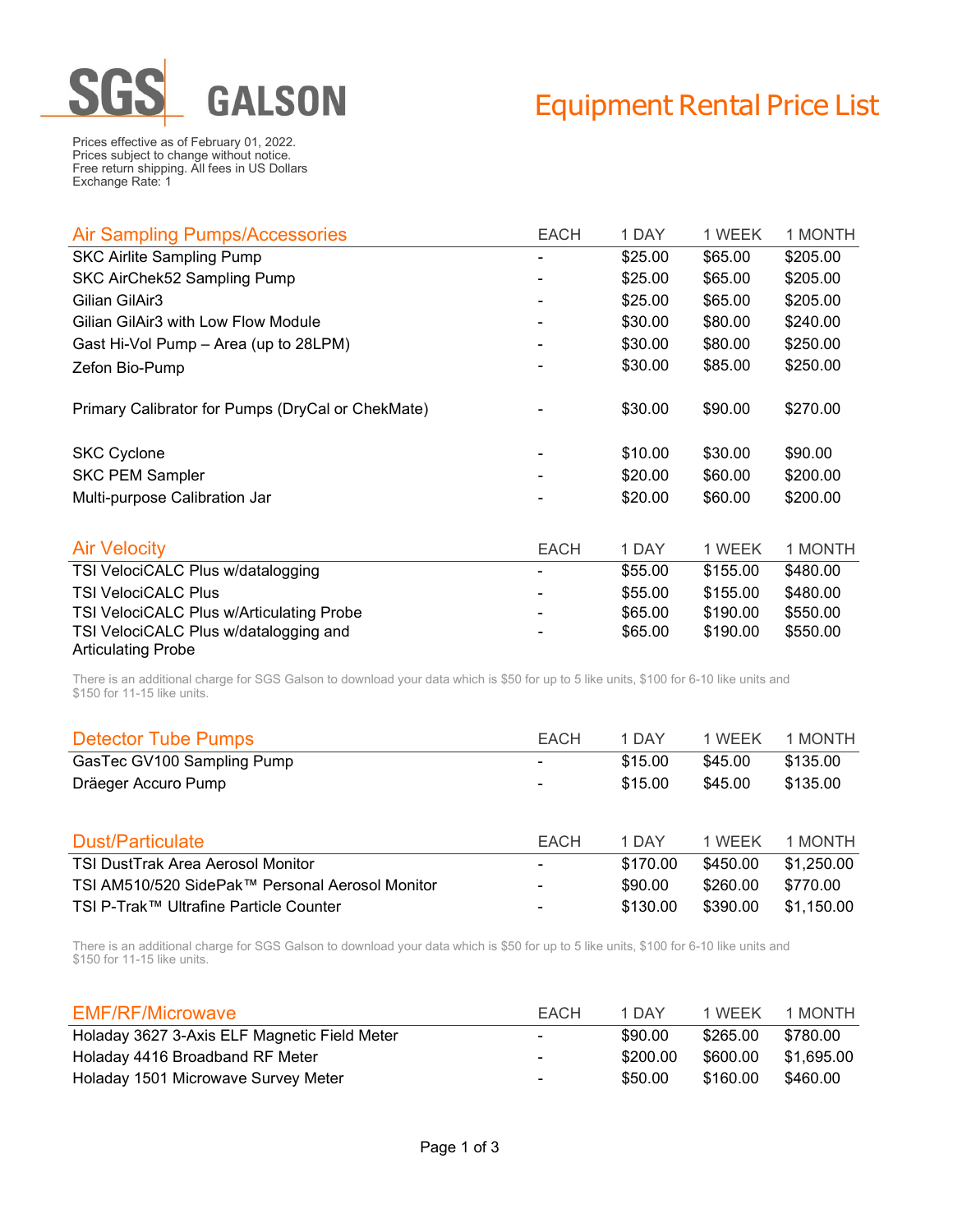

Prices effective as of February 01, 2022 Prices subject to change without notice. Free return shipping. All fees in US Dollars Exchange Rate: 1

| <b>Handheld PID</b>          | EACH           | 1 DAY    | 1 WEEK   | 1 MONTH    |
|------------------------------|----------------|----------|----------|------------|
| <b>RAE MiniRAE PID</b>       | $\blacksquare$ | \$85.00  | \$245.00 | \$730.00   |
| RAE ppbRAE                   | $\sim$         | \$155.00 | \$435.00 | \$1.280.00 |
| <b>Calibration Regulator</b> | $\sim$         | \$40.00  | \$90.00  | \$260.00   |
| 11.7 $l$ amp                 | ۰              | \$75.00  | \$200.00 | \$550.00   |

\* Calibration gas is available upon request for an additional fee. Please call for pricing. There is an additional charge for SGS Galson to download your data which is \$50 for up to 5 like units, \$100 for 6-10 like units and \$150 for 11-15 like units.

| <b>Gas Monitors</b>                         | <b>EACH</b>    | 1 DAY    | 1 WEEK   | 1 MONTH  |
|---------------------------------------------|----------------|----------|----------|----------|
| <b>RAE MultiRAE 1-Gas Monitor</b>           | ۰              | \$85.00  | \$210.00 | \$620.00 |
| RAE MultiRAE 2-Gas Monitor                  | ۰              | \$90.00  | \$225.00 | \$665.00 |
| RAE MultiRAE 3-Gas Monitor                  | ۰              | \$95.00  | \$240.00 | \$700.00 |
| RAE MultiRAE 4-Gas Monitor                  | ۰              | \$100.00 | \$255.00 | \$745.00 |
| RAE Systems MultiRAE 5-Gas Monitor          | ۰              | \$110.00 | \$275.00 | \$800.00 |
| RAE MultRAE Gas Monitor PID only            | ۰              | \$120.00 | \$285.00 | \$820.00 |
| <b>ToxiRAE Pro CO2</b>                      | $\blacksquare$ | \$110.00 | \$250.00 | \$550.00 |
| <b>ToxiRAE Pro Single Gas</b>               | ۰              | \$100.00 | \$230.00 | \$525.00 |
| <b>BW Technologies GasAlert Ozone Meter</b> |                | \$120.00 | \$350.00 | \$960.00 |
| <b>Calibration Regulator</b>                | -              | \$40.00  | \$90.00  | \$260.00 |
| <b>Additional Sampling Wand</b>             |                | \$25.00  | \$60.00  | \$120.00 |

\* Calibration gas is available upon request for an additional fee. Please call for pricing. The MultiRAE Plus is a compact one-to-five gas monitor that combines a PID with O2, LEL and two toxic gas sensors (NH3, CO, HCN, H2S, NO, NO2or SO2. There is an additional charge for SGS Galson to download your data which is \$50 for up to 5 like units, \$100 for 6-10 like units and \$150 for 11-15 like units.

| <b>Heat Stress</b>                                                                                                         | EACH                     | 1 DAY   | 1 WEEK            | 1 MONTH  |
|----------------------------------------------------------------------------------------------------------------------------|--------------------------|---------|-------------------|----------|
| TSI QuesTemp 36/46 Area Heat Stress Monitor                                                                                | $\overline{\phantom{a}}$ | \$75.00 | \$220.00          | \$630.00 |
| TSI QuesTemp 36/46 w/ Velocity Probe                                                                                       | $\sim$                   | \$95.00 | \$265.00 \$790.00 |          |
| The section of the section of a COO Ochoo to the section of the selection of APO formula Political Cooley Cool Changes and |                          |         |                   |          |

There is an additional charge for SGS Galson to download your data which is \$50 for up to 5 like units, \$100 for 6-10 like units and \$150 for 11-15 like units.

| <b>Indoor Air Quality</b> | <b>EACH</b> | , DAY   | WEEK     | 1 MONTH  |
|---------------------------|-------------|---------|----------|----------|
| TSI Q-Trak™ IAQ Monitor   |             | \$90.00 | \$260.00 | \$750.00 |

\* Calibration gas is available upon request for an additional fee. Please call for pricing. There is an additional charge for SGS Galson to download your data which is \$50 for up to 5 like units, \$100 for 6-10 like units and \$150 for 11-15 like units.

| Light                                         | <b>EACH</b>              | 1 DAY    | 1 WEEK   | 1 MONTH    |
|-----------------------------------------------|--------------------------|----------|----------|------------|
| Extech SDL400/Testo 545 Light Meter           | ۰                        | \$40.00  | \$110.00 | \$345.00   |
|                                               |                          |          |          |            |
| <b>Mercury Meter</b>                          | <b>EACH</b>              | 1 DAY    | 1 WEEK   | 1 MONTH    |
| Jerome 431-X Basic Meter                      | $\overline{\phantom{a}}$ | \$135.00 | \$400.00 | \$1,200.00 |
| Jerome J405 Portable Mercury Vapor Monitor w/ | ٠                        | \$210.00 | \$625.00 | \$1,875.00 |

## datalogging

There is an additional charge for SGS Galson to download your data which is \$50 for up to 5 like units, \$100 for 6-10 like units and \$150 for 11-15 like units.